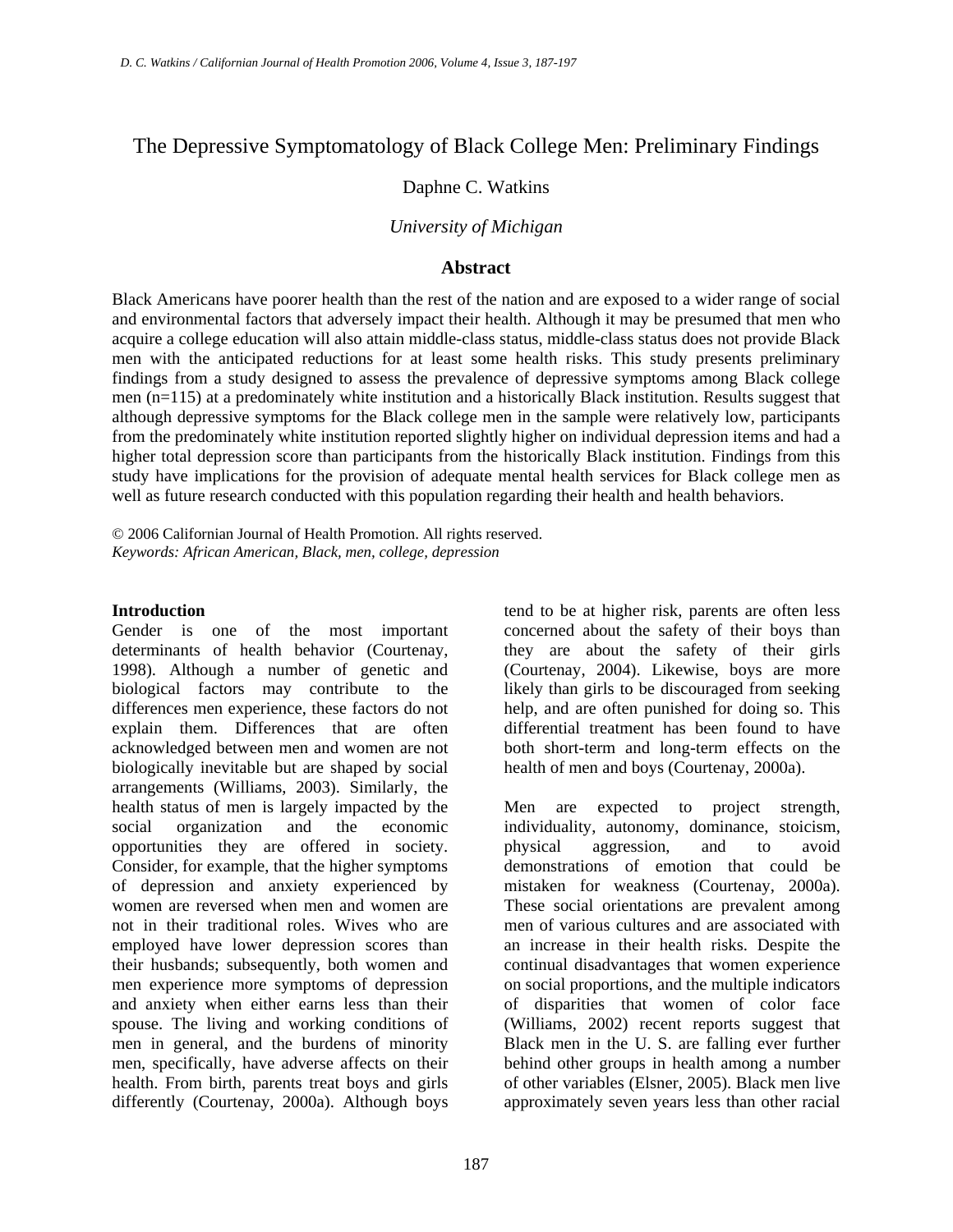groups and experience higher mortality rates in every single leading cause of death (Arias & Smith, 2003).

Research shows that men engage in far fewer health-promoting behaviors and have less healthy lifestyle patterns than women (Courtenay, 1998). Men are more likely than women to engage in more than thirty behaviors that are associated with an increased risk of disease, injury, and death (Courtenay, 2000b). For instance, men take more risks with regards to driving, sexual activity, and drinking, and use more alcohol and other drugs than women. (Courtenay, 1998) Not only do men participate in more high-risk physical activities and physical fights, but they are also more likely than women to carry guns or other weapons and engage in criminal activity (Courtenay, 2003). Additionally, men are oftentimes more overweight; have less healthy dietary habits; are less likely to conduct self-examinations; have higher cholesterol and blood pressure; use less sun protection; wear safety bets less often; and use fewer medications, vitamins, and dietary supplements (Courtenay, 2003) than women.

Men sleep less, and less well than women, and they stay in bed to recover from illness for less time than women. When under stress, men respond in less healthy ways than women. Men are more likely to use avoidant coping strategies (e.g. denial, distraction, and increased alcohol consumption) and are less likely to employ healthy coping strategies and to acknowledge that they need help (Kopp, Skrabski, & Szedmak, 1998; Weidner & Collins, 1993). As a substitute, men may deny their physical or emotional distress, or attempt to conceal their illness or disabilities (Courtenay, 2001). Consider depression, for example, where men are more likely than women to rely on themselves, to withdraw socially, and to try to talk themselves out of feeling depressed (Courtenay, 2000a).

### **College Men's Health**

Disease, injury and death rates are unavailable for college students specifically; however, a general profile of college men's health can be inferred from the risks of this age group. In the

15 to 24 age group, for example, more than 3 of 4 deaths each year are male (Courtenay, 1998). Even with this loss, policymakers and health professionals have paid little attention to men's health risks, or to their greater risk of premature death. When the health concerns of college men are studied, little is reported beyond the limited research addressing concerns such as STDs (Sawyer & Moss, 1993), testicular cancer (Neef, Scutchfield, Elder, & Bender, 1991), and men's mental health (Whitaker, 1987).

College men, specifically, engage in fewer health promoting behaviors than college women. Not only are college men's health-promoting behaviors scarce, but they have been shown to decrease overtime, while those of college women increase (Lonnquist, Weiss, & Larsen, 1992). In a review by Courtenay (1998) it was revealed that college men consistently score lower on an index of health-protective behaviors that includes safety belt use, sleep, health information, eating habits, and exercise. Furthermore, college men are significantly less likely to practice self-examinations for testicular cancer than college women are likely to practice self-examinations for breast cancer (Katz, Meyers, & Walls, 1995). Similar to men overall, college men have reported high risk-taking behavior. In an analysis of gender and driving risks among college students, men received significantly higher scores than women for problem driving, which included speeding or reckless driving, moving violations, arrest for driving under the influence, and license suspension or revocations (DeJoy, 1992). Among college students, men have been found to begin sexual activity earlier in their lives, have more sexual partners, and are more likely than women to have sex under the influence of alcohol or drugs (Wiley, James, Jordan-Belver, et al., 1996; Jadack, Hyde, & Keller, 1995). While being male is linked with poor health practices and a decrease in health-promoting activities, so is gender, or issues of masculinity.

A national study of nearly 2,000 men between the ages of 15 and 19 (including college men) revealed that traditional beliefs about manhood are linked with a variety of poor health behaviors, including drinking and drug use and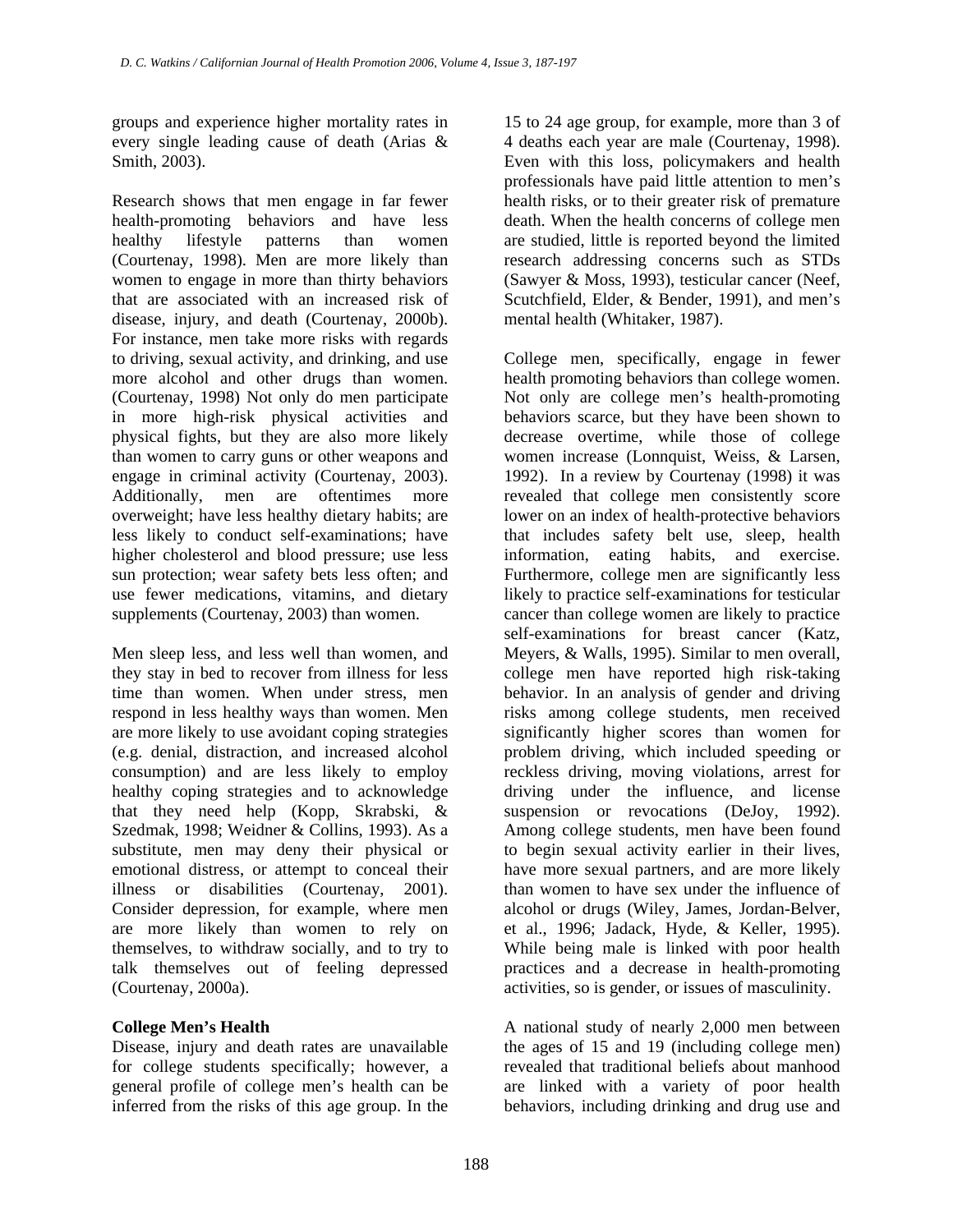high risk sexual behavior (Pleck, Sonenstein, & Ku, 1994). Moreover, college men who adopt traditional attitudes about manhood experience higher levels of depression and are more vulnerable to psychological stress and maladaptive coping patterns (Eisler & Blalock, 1991; Good & Mintz, 1990; Sharpe & Heppner, 1991). These men complicate their risks because they tend to not seek help from others and underutilize professional services on campus (Good & Mintz, 1990). Among college students, traditional attitudes have been linked with a higher level of anxiety, greater cardiovascular reactions to stress, maladaptive coping, depression, poor health behaviors related to smoking, alcohol and drug use, safety, diet, sleep, and sexual practices (Courtenay, 2004). A major shock regarding the college population is that college men are successful at concealing their vulnerabilities. Compared to women, college men are less likely to confide in close friends, to express vulnerability, or to disclose their problems to others (Williams, 1985; Johnson, 1988). Among depressed college students, men are more likely than women to rely on themselves, to withdraw socially, and try to talk themselves out of depression (Courtenay, 2001, 2003). Research by Courtenay has also revealed that college men's self-reliance and denial of pain can play a part in the inattention of others to their health needs. For instance, the lack of information addressing the mental health of college men may be based on the limited number of men who will admit to experiencing depression and anxiety. College men's lesser response to depression promotes the widespread belief that college men do not get depressed. As a result, less intervention efforts are directed toward this population.

#### **The Mental Health of Black Men**

The legacy of slavery and discrimination continues to influence the social and economic standing of Blacks in the United States (USDHHS, 2001). To understand the mental health of this population, the historical context must be considered. A large number of the U.S. Black population can trace their ancestry to the slave trade from Africa. As a result of the mental and physical abuse that many of the slaves received during their oppression, it is believed

that some of these legacies have continued to evolve in the minds of Black Americans. The Report of the Surgeon General on Mental Health notes that "through mutual affiliation, loyalty, and resourcefulness, African Americans have developed adaptive beliefs, traditions, and practices" (USDHHS, 2001). Black Americans have survived and accomplished many things, sometimes against enormous odds. Despite their ability to overcome hardships and sustain a high degree of mental health (USDHHS, 2001), Blacks have poorer health and are exposed to a broad range of social and environmental factors that adversely affect their health (Williams, 2003). Although the health of Blacks is influenced by biological factors as well as social determinants, many Black leaders have traditionally blamed the legacy of slavery, institutional racism and poverty for the problems that Blacks face, especially Black men.

Black men are more likely than men of other groups to endorse traditional attitudes about masculinity (Courtenay, 2001, 2002). A common social orientation is that men are to be the model of strength and power in comparison to the lesser, weaker female sex. Similarly, men are also projected to be the physically and mentally stronger of the two sexes. This has not always been the case in the traditional Black community. Although the Black man may have a presence in the household as the bread-winner and male influence, in many cases, the Black woman has assumed control of the household. Recent data illustrate that Black women are forced to assume the lead role in the household due to the absence of the male (Williams, 2003), resulting in the economic marginalization and increased mental problems among Black males. The presence of Black men at institutions of higher learning may indeed resemble their presence in the household. Black men may not benefit from the positive engagement that the university's social and educational experiences nurture which may also result in their economic marginalization and increased mental problems. The acclamation of Black men to the college environment undoubtedly influences their mental health. The purpose of this study is to examine the depressive symptomatology among Black college men at a predominately white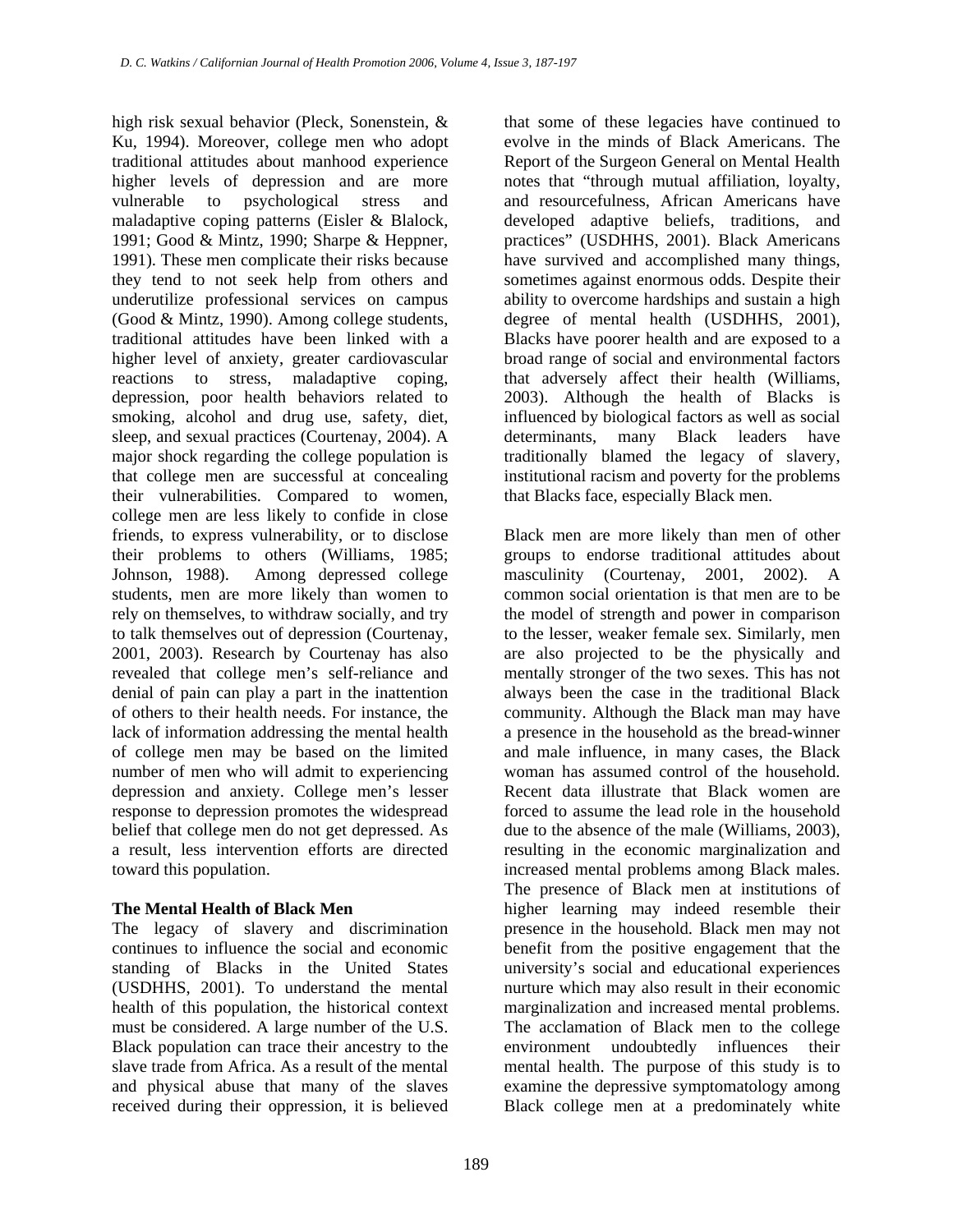institution (PWI) and a historically Black college/university (HBCU). Furthermore, this research seeks to generate scholarly discussion about Black college men and the factors that influence their health.

### **Methods**

The study was reviewed and approved by the Institutional Review Board at each study site. Survey methodology was employed to assess the depressive symptomatology of Black college men. The convenience of an online survey is that respondents can complete it at a location and time of their choice. The majority of survey respondents completed the online survey; however, paper versions of the survey were distributed in focus groups (a separate phase of this study) conducted at the PWI and HBCU. Since paper versions of the survey were completed by members of the focus groups, the focus group facilitator (a Black, female doctoral student) read the focus group consent form to participants once they were assembled at the site. Respondents to the online survey were presented with an informed consent page. Their decision to complete the assessment (which was determined by selecting the option to "Begin Questionnaire") served as their consent to participate in the study. To maintain participant confidentiality, no identifiers linking the information to the respondents were collected.

#### **Sample Selection**

Eligible participants were Black college men who were enrolled at the PWI and HBCU, both located in a southern U.S. state, during the 2005- 2006 school year. The investigator recruited the men from the PWI and solicited the help of a faculty member to recruit the men at the HBCU. Respondents at each institution were contacted via email, direct person-to-person, and 'snowball sampling' (Morgan & Krueger, 1998). 'Snowball sampling' is the process of asking people that have already been recruited for names of other potential participants. Participants in the focus groups completed a paper version of the questionnaire while all other respondents completed the questionnaire online. No incentive was provided for completion of the questionnaire.

#### **Measures**

Data were collected using the General Health Assessment (GHA), which contains 22 questions, all derived from the Health Information National Trends Survey (HINTS). The investigator pilot tested the instrument with a mock group at one of the study sites. Three primary criteria guided item inclusion for the GHA. These criteria included scientific validity, data utility, and implementation. The criterion of scientific validity involved the following: (1) the questions were well-established for assessing general health-related information, (2) the questions could be self-reported accurately by the target population, and (3) the sample size was adequate to produce reliable estimates in analyses. Data utility encompassed priorities such as selecting and retaining items that would support the investigator's research agenda and program efforts in mental health status and health behaviors. Finally, the instrument had to meet implementation criteria. Examples of this criterion for the study included: (1) an item being able to be administered online, (2) an equitable distribution of questions among topics, and (3) respondent burden reduced as much as possible. For the purpose of this study, only responses to items related to the participants' demographics and prevalence of depressive symptoms are reported.

**Demographics**. Survey respondents were asked seven questions about their personal characteristics. Respondents were asked to indicate their classification (undergraduate versus graduate student); if they are involved in extracurricular activities (i.e. fraternity, studentathletes, on- or off-campus activities); their perceived health status (excellent, very good, good, fair, or poor); their age; their marital status (married, separated, divorced, never been married, widowed, or a member of an unmarried couple); their race (American Indian or Alaska Native, Asian, Black or African American, Native Hawaiian or other Pacific Islander, or White); and their annual income (less than \$15,000, less than \$20,000, less than \$25,000, less than \$30,000, less than \$35,000, less than \$490,000, less than \$45,000, or \$46,00 or more).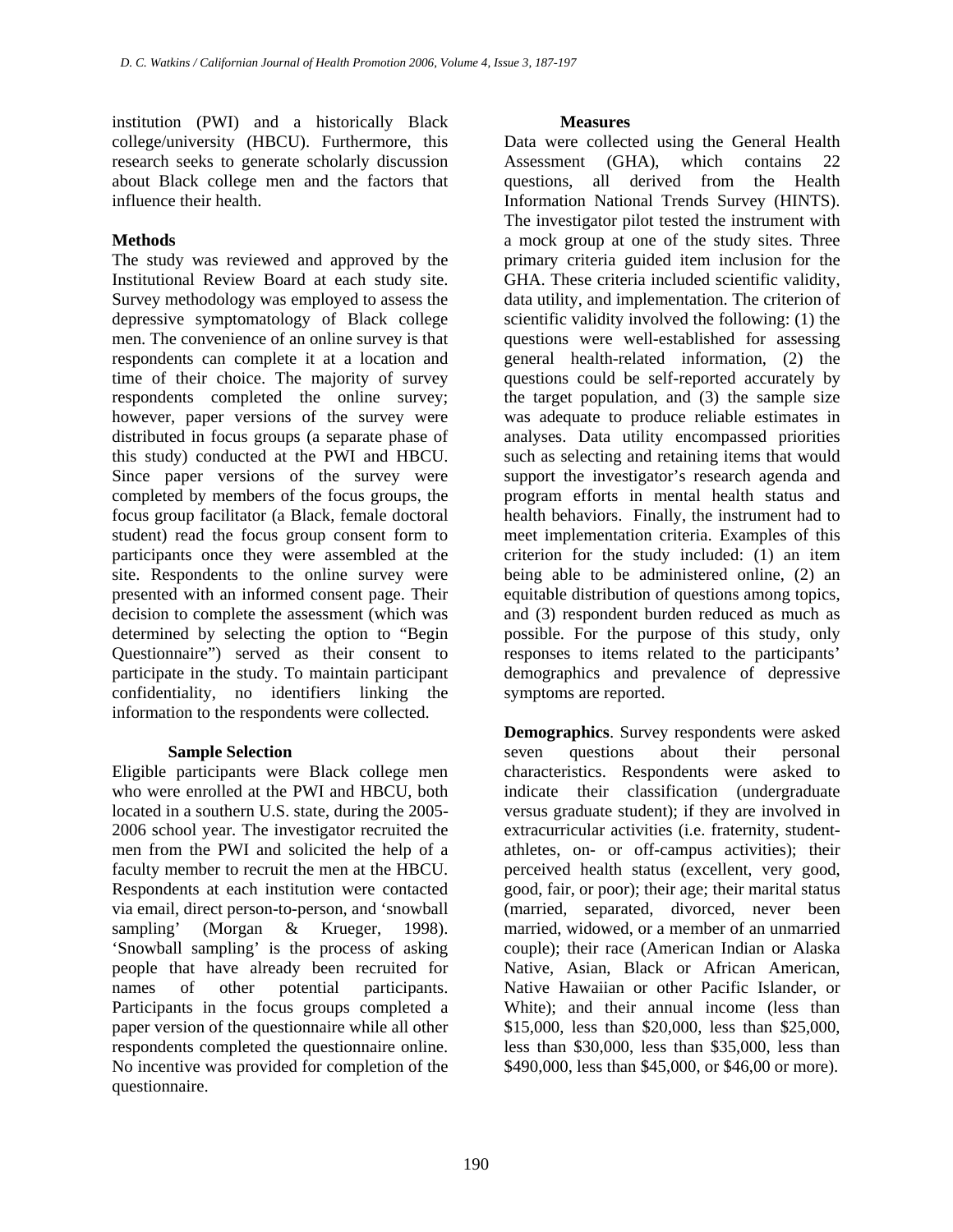**Depression.** Respondents were asked to indicate how often they experienced depressive symptoms in the past 30 days using the following five-point Likert scale: 5 (all of the time), 4 (most of the time), 3 (some of the time), 2 (a little of the time), and 1 (none of the time). The six depressive symptoms included feeling: so sad that nothing could cheer you up, nervous, restless or fidgety, hopeless, that everything was an effort, and worthless. If respondents answered "all of the time," "most of the time," or "some of the time," to any other depression items, they were prompted to answer question number nine: "Altogether, how much did the abovementioned feeling interfere with your life or activities?" To this question, respondents could have answered: 4 (A lot), 3 (Some), 2 (A little) or 1 (Not at all).

## **Results**

### **Demographics**

Respondent characteristics are presented in [Appendix A](#page-10-0). A total of 115 Black college men responded to the survey. The majority of respondents were undergraduate students (80.9%) and participated in extracurricular activities (80%). The average age of respondents was  $21.64$  (SD=  $2.661$ ) and the age range was 18 to 33. Approximately 92% of the men had never been married and almost half of the men reported that their health was "very good" (46.1%). Ninety-nine percent of the respondents identified themselves as Black or African American and over half attended the HBCU (69.6%) and earned less than \$15,000 annually (60%).

A large portion of the total number of respondents were men from the HBCU (n= 80). The mean age of respondents from the HBCU was 21.34 (SD= 2.08) and most (88.8%) were undergraduate students and had never been married (91.3%). These respondents participated in extracurricular activities (72.5%) and over half earned less than \$15,000 a year (57.5%). Almost half of them perceived their health to be "very good" (48.8%). A small number of respondents were from the PWI (n=35). The mean age for these men was 22.15 (SD=2.176) and more than half were undergraduate students

(62.9%). The men at the PWI reported their health to be "excellent" (31.4%), "very good" (40%) and "good" (25.7%), respectively. A large number of the respondents at the PWI had never been married (94.3%) and participated in extracurricular activities (97.1%). More than half had annual incomes less than \$15,000  $(65.7\%)$ .

### **Depressive Symptoms**

Participants were asked to respond to how often they felt: so sad that nothing could cheer you up, nervous, restless or fidgety, hopeless, that everything was an effort, and worthless in the past 30 days. Although more than half of the respondents said that they felt so sad that nothing to cheer them up none of the time (60.9%); they identified feelings of nervousness (41.7%) and restlessness or fidgetiness (36.5%) a little of the time. The majority of respondents also reported feelings of hopelessness (73%) and worthlessness (85.2%) none of the time. When asked if they felt that everything was an effort, participants had mixed responses. Although most reported that everything was an effort none of the time (28.7%); feelings of effort some of the time  $(27\%)$  and a little of the time  $(26.1\%)$ closely followed.

Also noteworthy is the large number of men at the PWI (71.4%) compared to that at the HBCU (56.3%) who reported feeling so sad that nothing could cheer them up none of the time. The majority of men at the PWI (62.9%) reported that they felt nervous a little of the time versus those at the HBCU who reported that they felt nervous none of the time (33.8%). Additionally, the most frequently reported responses for men at the PWI were feelings of restlessness (34.3%) and that everything was an effort (40.0%) some of the time. Overall, the men at the PWI reported feeling nervous a little of the time and reported feeling restless and like everything was an effort some of the time compared to the men at the HBCU where the majority of respondents only reported feeling restless a little of the time and reported experiencing the other depressive symptoms none of the time. The most frequently reported depression items are presented in Table 1.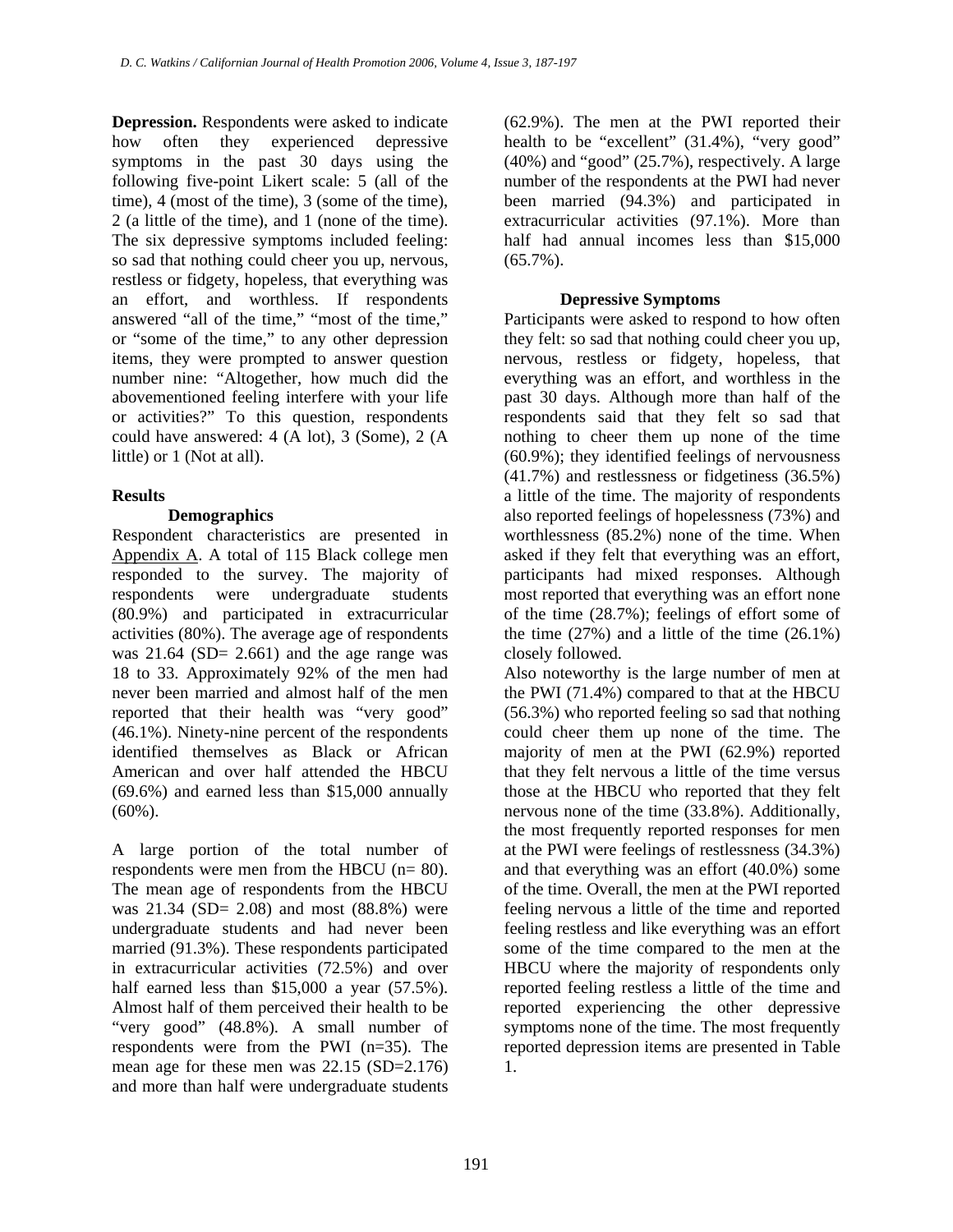| <b>Item</b>                                                                               | <b>Predominantly White</b><br>Institution (PWI) $(n=35)$ | <b>Historically Black</b><br><b>College/University</b><br>$(HBCU)$ $(n=80)$ |  |  |  |  |
|-------------------------------------------------------------------------------------------|----------------------------------------------------------|-----------------------------------------------------------------------------|--|--|--|--|
| So sad that nothing could cheer you up                                                    | None of the time $(71.4\%)$                              | None of the time $(56.3\%)$                                                 |  |  |  |  |
| <b>Nervous</b>                                                                            | A little of the time (62.9%)                             | None of the time $(33.8\%)^b$                                               |  |  |  |  |
| Restless or fidgety                                                                       | Some of the time $(34.3\%)^a$                            | A little of the time $(40.0\%)$                                             |  |  |  |  |
| Hopeless                                                                                  | None of the time $(71.4\%)$                              | None of the time (73.8%)                                                    |  |  |  |  |
| That everything was an effort                                                             | Some of the time $(40.0\%)$                              | None of the time $(32.5\%)^c$                                               |  |  |  |  |
| Worthless                                                                                 | None of the time $(88.6\%)$                              | None of the time $(82.5\%)$                                                 |  |  |  |  |
| $^{\text{a}}$ regnonges for 's little of the time' (28.6%) and 'none of the time' (28.6%) |                                                          |                                                                             |  |  |  |  |

Table 1 Responses to the depression items by school (*most frequently reported*)

<sup>a</sup> responses for 'a little of the time' (28.6%) and 'none of the time' (28.6%) b<br><sup>b</sup> responses for 'a little of the time' (22.5%) and 'some of the time' (20.0%)

 $<sup>b</sup>$  responses for 'a little of the time' (32.5%) and 'some of the time' (30.0%)</sup>

 $\text{c}$  responses for 'a little of the time' (28.8%) and 'some of the time' (21.3%)

Spearman's rho correlations for the depression items and the total depression score are presented in Table 2. All depression items proved to be positively associated with one another and negatively associated with health. This indicates that the higher a respondent scored on an individual depression item, the higher their total depression score. While all depression items were positively correlated with the total depression score, three variables presented exceptionally high associations. The variables most highly correlated with the total depression score were restlessness  $(r_s = .753)$ ; p=.000), hopelessness ( $r_s = .727$ ; p = .000), and feeling that everything was an effort  $(r_s = .717)$ ; p=.000). This suggests that respondents who scored the highest on restlessness, hopelessness, and effort were also more likely to report a higher total depression score. The relationship between the total depression score and perceived health was calculated to assess the probable association between how Black college men perceived their overall health and their depressive symptomatology. The total depression score was negatively correlated with perceived health  $(r_s=-.371; p=.079)$  which suggests that the men who reported that they had 'excellent' or 'very good' health also had lower total depression scores.

#### **Discussion**

In 1994 when the Journal of American College Health devoted its March issue to diversity, Black students, and the college campus, Reginald Fennell recommended that a national study be conducted to measure the health status of Black college students- "both health disparities and the positive healthful behaviors." One of the most comprehensive studies on Black college students was by Fennell (1997), who used the National College Health Risk Behavior Survey (NCHRBS) to survey 996 African American students attending HBCUs in seven different states. Of the respondents, 678 (68.3%) were female and 314 (31.7%) were male. Approximately eighty-two of the respondents were sexually active and most (59.6%) had used a condom during their last sexual encounter. Seventeen percent of the students used no form of birth control during their last sexual encounter and the men in the study were more likely than women to have used alcohol or other drugs before engaging in sexual intercourse (Fennell, 1997). Studies such as this have provided some imminent results regarding Black male students; however, the number of large and adequatelysampled research studies that specifically address their mental health is sparse.

The aim of the present study was to compare the depressive symptomatology of Black college men at a predominately white institution (PWI) and a historically Black college/university (HBCU). Results from this study suggest that there is not a major difference between the depressive symptomatology of Black college men at a PWI and those at a HBCU, although differences do exist. For example, men at the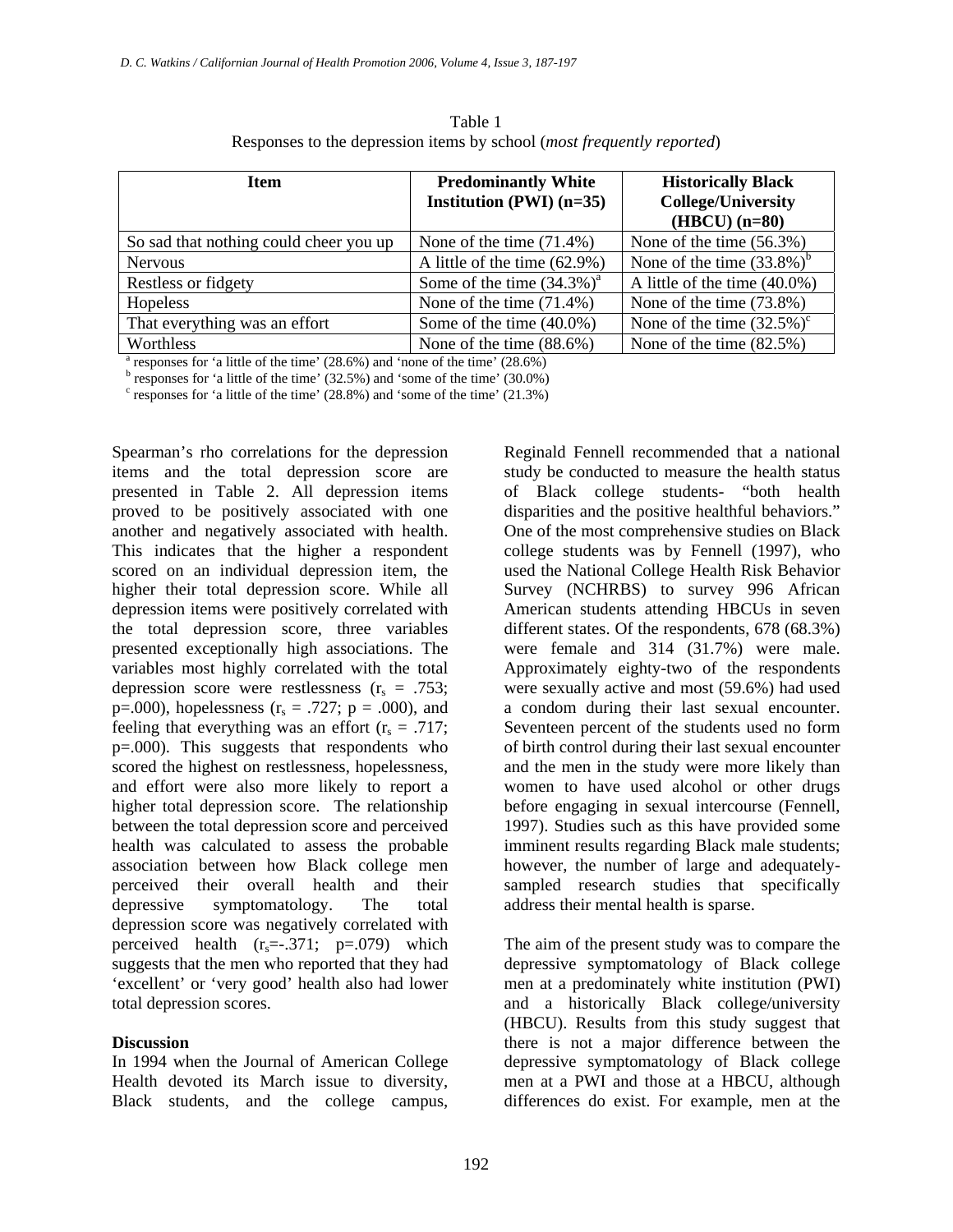PWI scored higher than men at the HBCU on individual depression items, and had a higher (although not immensely) total depression score. Effort, nervousness, and restlessness were the highest scores on individual depression items for men at both institutions. Additionally, respondents with feelings of restlessness, hopelessness, and effort reported higher total depression scores. Findings from this study suggest the possibility of alternative symptoms of depression experienced in Black college men,

as identified in Black adults from previous studies (Myers, 1993; Baker, Espino, Robinson, & Stewart, 1993; Baker, 2001; Ayalon & Young, 2003). When attempting to explore depressive symptoms in Black men, researchers should not discount the importance of how depression is expressed in this population. Future studies should also consider the expression of depressive symptoms in college men and women of other races, ethnicities, and cultures.

| ١<br>١<br>I I |  |
|---------------|--|
|---------------|--|

Bivariate Nonparametric Correlations: Depressive Symptoms, Depression Total, and Perceived Health  $(N= 115)$ 

|                   | <b>Depressive Symptoms</b> |                |                 |                 |               |                              |                                   |                          |
|-------------------|----------------------------|----------------|-----------------|-----------------|---------------|------------------------------|-----------------------------------|--------------------------|
| Spearman's rho    | <b>Sadness</b>             | <b>Nervous</b> | <b>Restless</b> | <b>Hopeless</b> | <b>Effort</b> | Worthless                    | <b>Depression</b><br><b>Total</b> | <b>Health</b>            |
| Sadness           | 1.000                      |                |                 |                 |               | $\qquad \qquad \blacksquare$ |                                   | $\overline{\phantom{a}}$ |
| $Sig. (2-tailed)$ |                            |                |                 |                 |               |                              |                                   |                          |
| <b>Nervous</b>    | .288                       | 1.000          |                 |                 |               | $\qquad \qquad \blacksquare$ |                                   |                          |
| Sig. (2-tailed)   | .002                       |                |                 |                 |               |                              |                                   |                          |
| Restless          | .392                       | .251           | 1.000           |                 |               | $\qquad \qquad \blacksquare$ |                                   |                          |
| Sig. (2-tailed)   | .000                       | .007           |                 |                 |               |                              |                                   |                          |
| Hopeless          | .591                       | .432           | .503            | 1.000           |               | $\overline{\phantom{a}}$     |                                   | $\overline{\phantom{a}}$ |
| Sig. (2-tailed)   | .000                       | .000           | .000            |                 |               |                              |                                   |                          |
| Effort            | .223                       | .232           | .393            | .392            | 1.000         | $\qquad \qquad \blacksquare$ |                                   |                          |
| $Sig. (2-tailed)$ | .017                       | .012           | .000            | .000            |               |                              |                                   |                          |
| Worthless         | .545                       | .260           | .408            | .578            | .346          | 1.000                        |                                   |                          |
| Sig. (2-tailed)   | .000                       | .005           | .000            | .000            | .000          |                              |                                   |                          |
| Depression Total  | .600                       | .601           | .753            | .727            | .717          | .567                         | 1.000                             |                          |
| $Sig. (2-tailed)$ | .000                       | .000           | .000            | .000            | .000          | .000                         |                                   |                          |
| Health            | $-.189$                    | $-.395$        | $-.255$         | $-.298$         | $-.178$       | $-.185$                      | $-.371$                           | 1.000                    |
| $Sig. (2-tailed)$ | .043                       | .000           | .006            | .001            | .057          | .047                         | .000                              |                          |

Note: All correlations are statistically significant at the 0.01 level with the exception of health \* sadness, effort \* sadness, and effort \* nervous which are statistically significant at the 0.05 level.

One way to further explore depressive symptoms of Black college men is to first assess their mental health, specifically their stressors. A study by Watkins and colleagues (In press) reported the results from a qualitative study conducted at a PWI and a HBCU that addressed the major stressors of Black college men and how these stressors influence their mental health

and health behaviors. Findings from this study revealed stressors at the PWI that were more 'school-related' and stressors at the HBCU that were 'non-school-related.' Future studies should consider formative research as a means to build on specific variables to further examine Black college men and mental health. Findings from the present study also uncover beliefs about the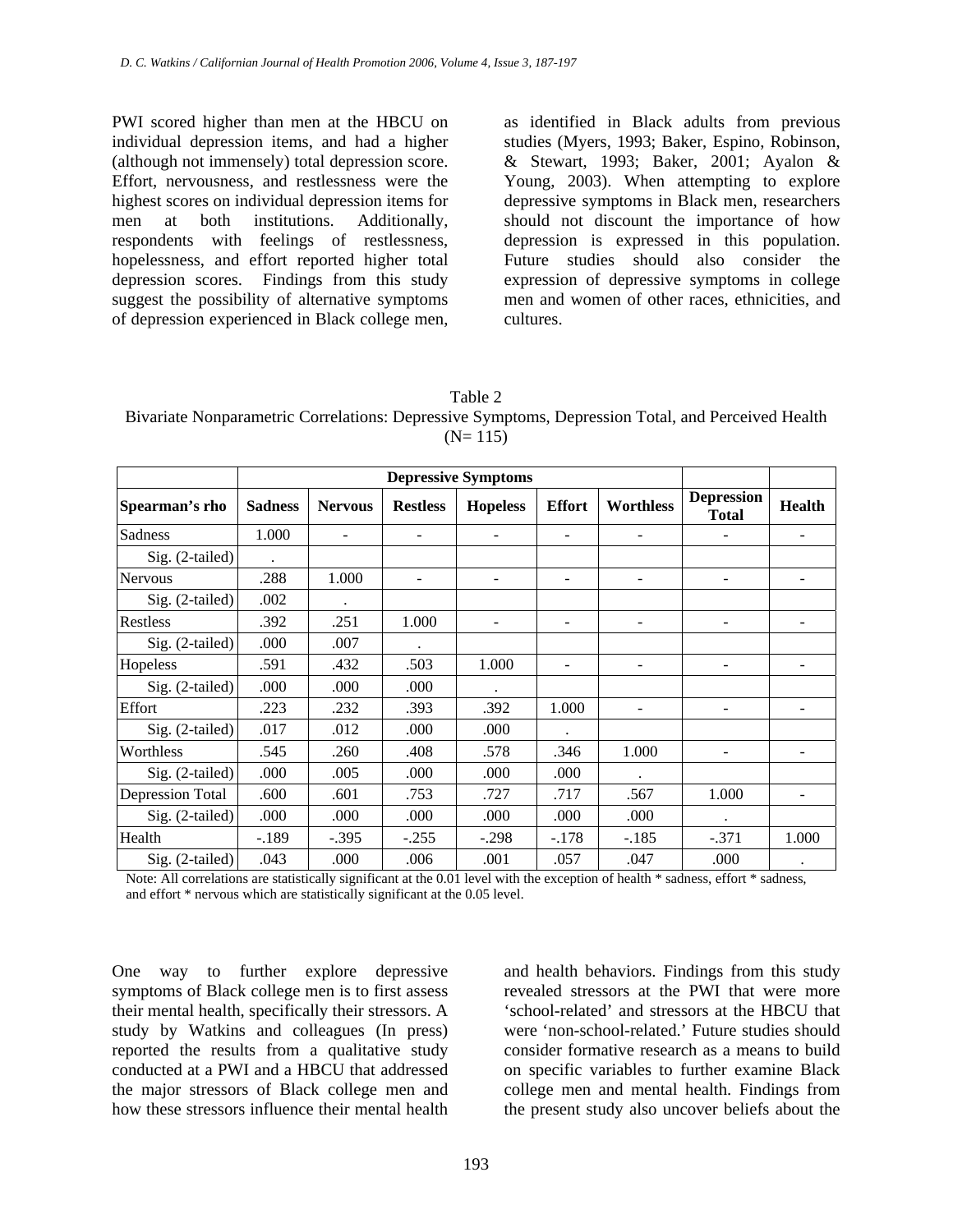factors that lead to depression among black men, in general. Findings from a review affirm that prior to the year 2004, the majority of studies published about depression and Black men identified racism/ discrimination, socioeconomic status, and psychosocial coping as major factors that lead to depression in Black men (Watkins, et al., 2006).

Prior research on Black college men's health provides a foundation on which future research endeavors can be formed. Due to the dynamics of the college/university, more research on the mental health of Black college students can be conducted, as collecting larger samples of students have been found to be convenient at colleges and universities (Patton, 1991). This paper serves as a step toward understanding depressive symptoms in Black college men. Blacks are disproportionately affected by a

variety of health problems, including leading causes of death, cardiovascular disease and cancer. These and a number of other health problems can be reduced, and in some cases eliminated, by education and improvements in health-related behaviors. The influence of others can increase the chances of college students engaging in healthy behaviors. In fact, the probability that a college student will change their health behaviors increases if the health issues are perceived as relevant and of concern to them or their peers (Ford & Goode, 1994). More emphasis needs to be placed on the mental health of Black college men in order to improve their health and reduce the prevalence of disease. One of the ways to reduce/eliminate the disparities of Black men is to address their mental health and mental disorders early, and for some Black men, many health issues could be addressed during their college years.

#### **References**

- Arias, E., & Smith, B. (2003). Deaths: Preliminary data for 2001. National Vital Statistics Reports, 51 (5). Hyattsville, Maryland: National Center for Health Statistics. Retrieved February 20, 2006, from [http://www.cdc.gov/nchs.data/ nvsr/nvsr51/nvsr51\\_05.pdf](http://www.cdc.gov/nchs.data/ nvsr/nvsr51/nvsr51_05.pdf)
- Ayalon, L., & Young, M. A. (2003). A comparison of depressive symptoms in African Americans and caucasian Americans. Journal of Cross-Cultural Psychology, 34(1), 111-124.
- Baker, F. M., Espino, D. V., Robinson, B. H., & Stewart, B. S. (1993). Assessing depressive symptoms in African American and Mexican American elders. Clinical Gerontologist, 14(1), 15-29.
- Baker, F. M. (2001). Diagnosing depression in African Americans. Community Mental Health Journal, 37(1), 31-38.
- Courtenay, W.H. (1998). College men's health: An overview and a call to action. Journal of American College Health, 46(6), 279-90.
- Courtenay, W. H. (2000a). Teaming up for the new men's health movement. Journal of Men's Studies, 8(3), 387-392.
- Courtenay, W. H. (2000b). Constructions of masculinity and their influence on men's well-being: A theory of gender and health. Social Science Medicine, 50, 1385-1401.
- Courtenay, W. H. (2001). Counseling men in medical settings. In G. R. Brooks & G. E. Good (Eds.), The new handbook of psychotherapy and counseling with men: A comprehensive guide to settings, problems, and treatment approaches (Vol. 1, pp. 59-91). San Francisco: Jossey-Bass.
- Courtenay, W. H. (2003). Key determinants of the health and well-being of men and boys. International Journal of Men's Health, 2(1), 1-30.
- Courtenay, W. H. (2004). Making health manly: Social marketing and men's health. Journal of Men's Health & Gender, 1(2-3), 275-276.
- DeJoy, D. M. (1992). An examination of gender differences in traffic accident risk perception. Accident Analysis and Prevention, 24(3), 237-246.
- Eisler, R. M., & Blalock, J. A. (1991). Masculine gender role stress: Implications for the assessment of men. Clinical Psychology Review, 11, 45-60.
- Elsner, A. (2005). New studies point to crisis among U.S. black men. Reuters Health, Retrieved September 1, 2006, from <http://www.aegis.com/news/re/2005/RE050302.html>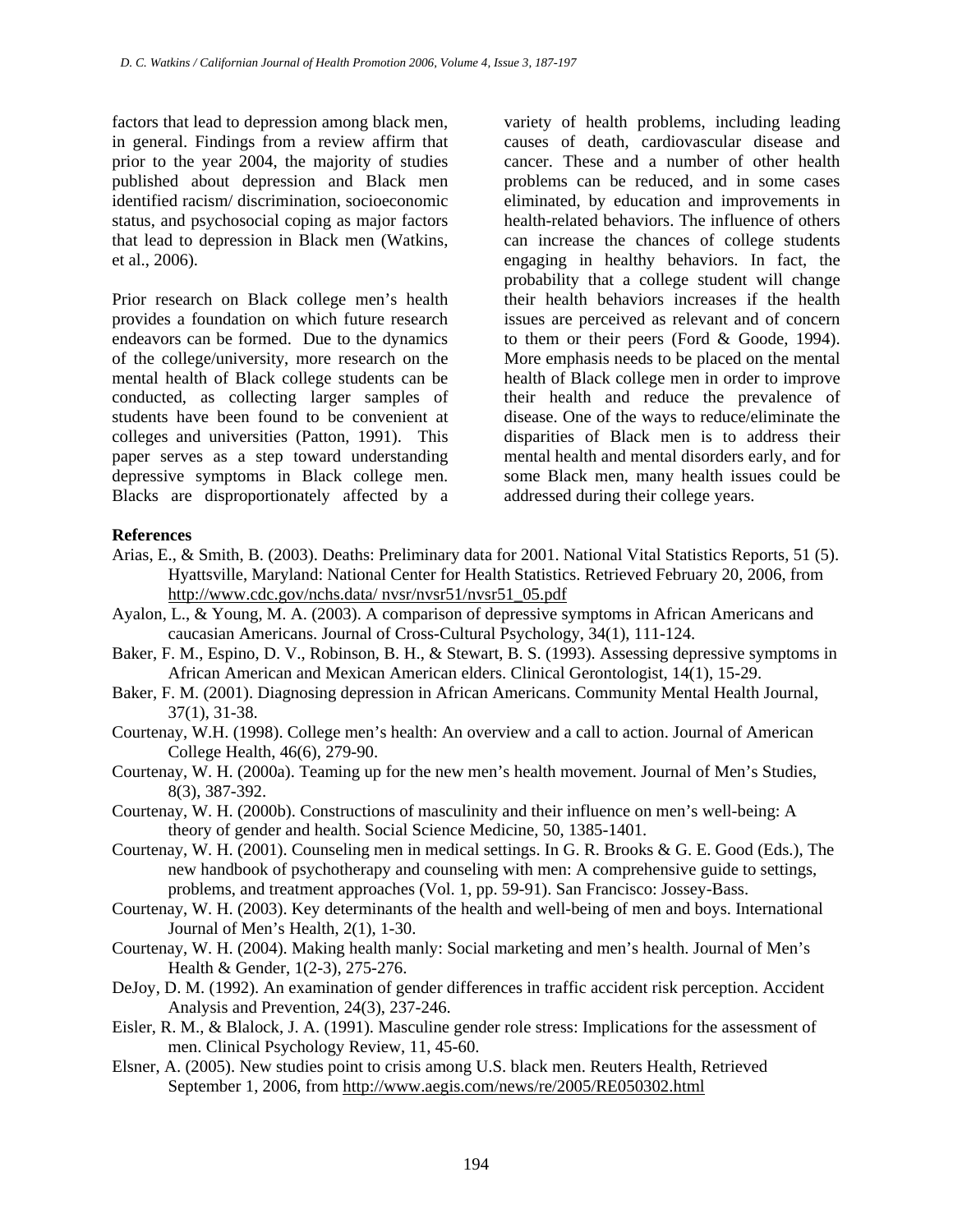- Fennell, R. (1997). Health behaviors of students attending historically black colleges and universities: results from the national college health risk behavior survey. Journal of American College Health, 46 (3), 99-101.
- Ford, D. S., & Goode, C. R. (1994). African-American college students health behaviors and perspectives of related health issues. Journal of American College Health, 42, 206-210.
- Gary, L. E. (1985). Correlates of depressive symptoms among a select population of black men. American Journal of Public Health, 75(1), 1220-1222.
- Good, G. E., & Mintz, L. B. (1990). Gender role conflict and depression in college men: Evidence for compounded risk. Journal of Counseling and Development, 69(1), 17-21.
- Jadack, R. A., Hyde, J. S., & Keller, M. L. (1995). Gender and knowledge about HIV, risky sexual behavior, and safer sex practices. Research in Nursing and Health, 18(4), 313-324.
- Johnson, T. M. (1988). Physician impairment: Social origins of a medical concern. Medical Anthropology Quarterly, 2(1), 17-33
- Katz, R. C., Meyers, K., & Walls, J. (1995). Cancer awareness and self-examination practices in young men and women. Journal of Behavioral Medicine, 18(4), 377-384.
- Kopp, M. S., Skrabski, A., & Szedmak, S. (1998). Why do women suffer more and live longer? Psychosomatic Medicine, 60, 92-135.
- Lonnquist, L. E., Weiss, G. L., & Larsen, D. L. (1992). Health value and gender in predicting health protective behavior. Women's Health. 19(2-3), 69-85.
- Mizell, A. C. (1999). Life course influences on African American men's depression: Adolescent parental composition, self-concept, and adult earnings. Journal of Black Studies, 29(4), 467-490.
- Morgan, D. L, & Krueger, R. A. (1998). The focus group kit. Thousand Oaks, CA: Sage Publications.
- Myers, H. F., Bastien, R. T., & Miles, R. E. (1983). Life stress, health, and blood pressure in Black college students. Journal of Black Psychology, 9, 1-25.
- Neef, N., Scutchfield, F. D., Elder, J., & Bender, S. J. (1991). Testicular self-examination by young men: An analysis of characteristics associated with practice. Journal of American College Health, 39(4), 187-190.
- Patton, M. J. (1991). Qualitative research on college students: Philosophical and methodological comparisons with the quantitative approach, Journal of College Student Development, 32, 389- 396.
- Pleck, J. H., Sonenstein, F. L., & Ku, L. C. (1994). Attitudes toward male roles among adolescent males: A discriminant validity analysis. Sex Roles, 30(7-8), 481-501.
- Sawyer, R. G., & Moss, D. J. (1993). Sexually transmitted diseases in college men: A preliminary clinical investigation. Journal of American College Health, 42(3), 111-115.
- Sharpe, M. J., & Heppner, P. P. (1991). Gender role, gender-role conflict, and psychological well-being in men. Journal of Counseling Psychology, 38(3), 323-30.
- U. S. Department of Health and Human Services (USDHHS). (2001). Mental health: Culture, race, and ethnicity- a supplement to mental health: A report of the surgeon general. Rockville, MD: Office of the Surgeon General.
- Watkins, D. C., Green, B. L., Goodson, P., Guidry, J., & Stanley, C. A. (In press). Using focus groups to explore the stressful life events of black college men. Journal of College Student Development.
- Watkins, D. C., Green, B. L., Rivers, B. M., Rowell, K. L. (2006). Depression in black men: Implications for future research. Journal of Men's Health & Gender, 3(3), 227-235.
- Weidner, G., & Collins, R. L. (1993). Gender, coping, and health. In H. W. Krohne (Ed.), Attention and avoidance (pp. 241-265). Seattle, WA: Hogrefe and Huber.
- Whitaker, L. C. (1987). Macho and morbidity: The emotional need vs. fear dilemma in men. Journal of College Student Psychotherapy, 1(4), 33-47.
- Wiley, D. C., James, G., Jordan-Belver, C., Furney, S., Calsbeek, F., Benjamin, J., & Kathcart, T. (1996). Assessing the health behaviors of Texas college students. Journal of American College Health, 44, 167-172.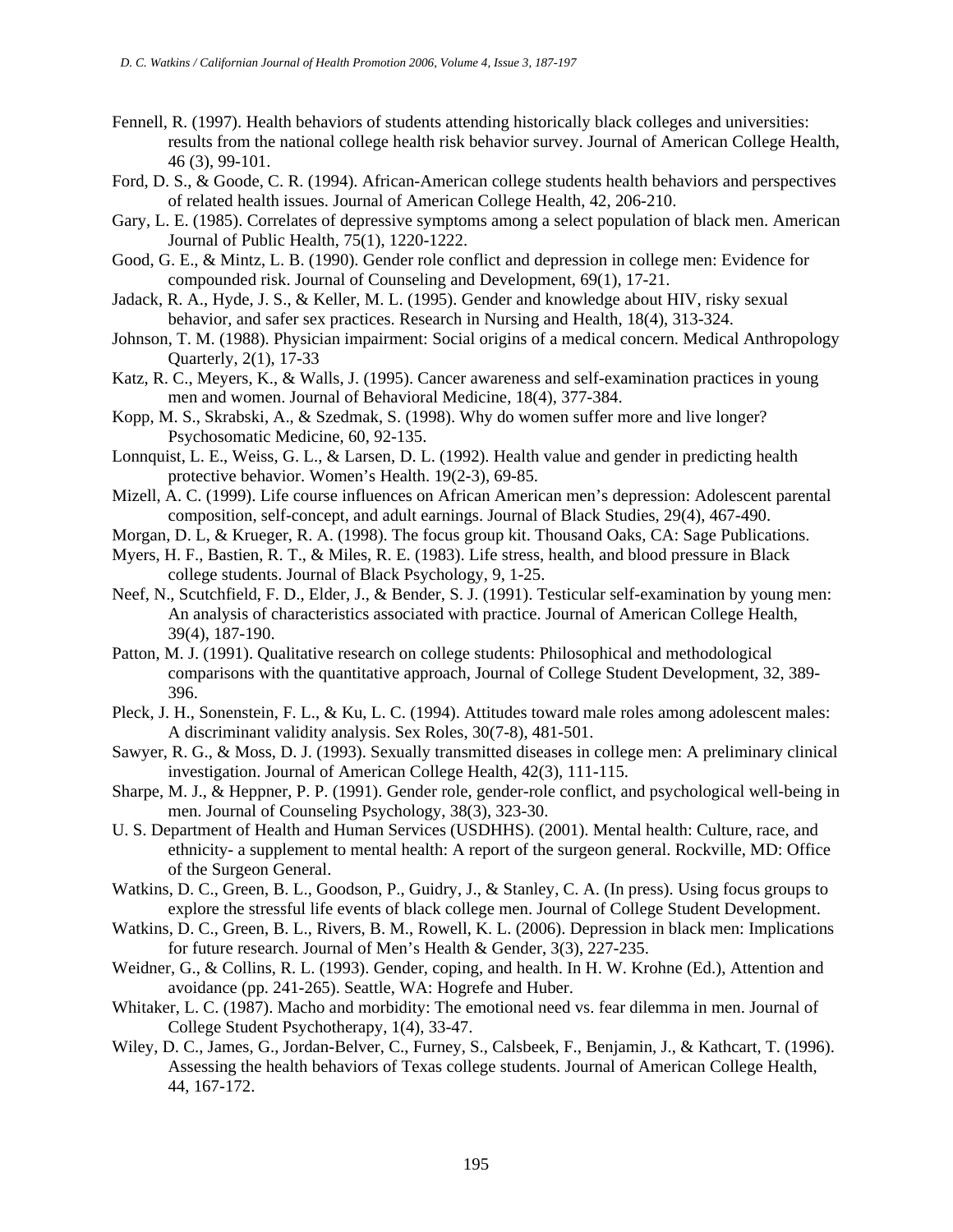- Williams, D. G. (1985). Gender, masculinity-femininity, and emotional intimacy in same-sex friendship. Sex Roles, 12(5-6), 587–600.
- Williams, D. R. (2002). Racial/ethnic variation in women's health: The social embedded ness of health. American Journal of Public Health, 92, 588-597.
- Williams, D. R. (2003). The health of men: Structured inequalities and opportunities. American Journal of Public Health, 93, 724-731.

#### **Acknowledgements**

The author would like to acknowledge the following individuals who provided feedback regarding research methodologies and earlier drafts of this work: B. Lee Green, PhD, Patricia Goodson, PhD, Jeff Guidry, PhD, Christine A. Stanley, PhD, and Derek Wilson, Ph.D. This research project was supported by the Center for the Study of Health Disparities, Texas A&M University, College Station, Texas.

Author Information

Daphne C. Watkins, Ph.D. National Institute of Mental Health Postdoctoral Fellow Institute for Social Research University of Michigan 402 Nob Hill Court 3 Ann Arbor, MI 48103 Ph.: 734-369-4204 E-Mail: [daphnew@umich.edu](mailto:daphnew@umich.edu)